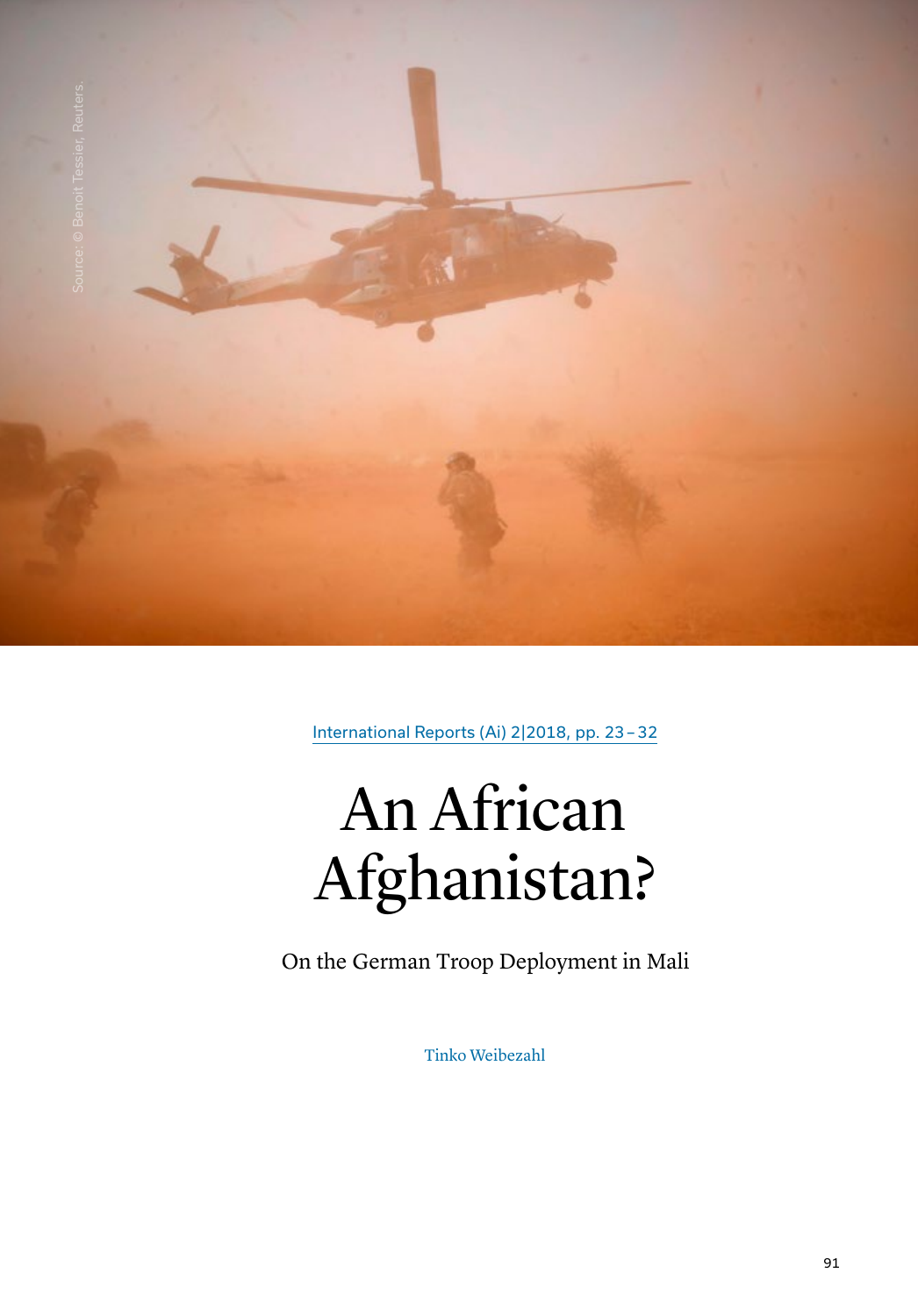A lack of state structures, more frequent attacks by Islamic extremists, persistent poverty, and a steady expansion of military involvement on the part of Europe – in German public debate, the mission in Mali is often compared to the situation in Afghanistan. Despite all efforts, strong words and support from Western nations, so far nothing has helped to significantly weaken the Islamists. Vast swathes of the country are beyond the control of the central government, allowing the Malian desert to become a haven for terrorist groups. Why is Germany involved, what is the situation today, and what does the future look like?

On 26 April 2018, the German Bundestag decided to continue the *Bundeswehr*'s mission in Mali as part of the United Nations Multidimensional Integrated Stabilisation Mission in Mali (MINUSMA). In a roll-call vote, 496 members of parliament voted in favour of the German government's motion, with 156 against.<sup>1</sup> This decision means the troop ceiling for the new mandate has been increased to 1,100. In early December 2017, Germany also assumed responsibility for managing Camp Castor in Gao, Mali. This will require more personnel, as will the additional protection measures and the planned expansion of the air base in Niamey, the capital of Niger. The EU-led training and advisory mission EUTM Mali will also continue its involvement. Germany plans to take over command of the EUTM Mali mission once again from November 2018 (as was the case in 2015 / 16). The German Parliament extended the mandate until 31 May 2019 and raised the troop ceiling from 300 to 350.<sup>[2](#page-9-1)</sup> In theory, this would allow up to 1,450 German soldiers to serve in the two missions in West Africa; alongside Afghanistan, the Mali mission would thus be the *Bundeswehr*'s largest foreign military engagement.

Beforehand, Federal Chancellor Angela Merkel stated that Germany would "spend 1.7 billion euros on the Sahel region and its development between 2017 and 2020 alone" as part of a reorganisation of its development cooperation.[3](#page-9-2) Merkel also called for more international

support, stressing the importance of a coordinated approach to security and development policy. She remarked that combating illegal migration would require not only security but also development in the regions.

Germany's military engagement is intended to supplement development assistance and foreign policy initiatives for Mali. As recently as late February 2018, comprehensive military and development assistance was discussed with France and the EU during the G5 Sahel Conference[.4](#page-9-3) As a core country of the Sahel zone, according to the German government, Mali plays a key role in the stability and development of the entire Sahel region, not least because of the cross-border nature of challenges such as terrorism, organised crime, irregular migration and smuggling. The German government estimates that additional expenditure for the period from 1 May 2018 to 31 May 2019 will amount to some 268.6 million euros. It identifies the stabilisation of Mali as a priority for Germany's engagement in the Sahel region and a key goal of the government's Africa policy. 2018 will be a decisive year for Mali as it faces presidential and parliamentary elections. It would therefore be vital to stabilise the country with the help of MINUSMA and EUTM. It is also envisaged that the missions in Mali will cooperate with the new regional force set up by the G5 Sahel states. In the future, German soldiers may also be deployed in Niger, Mauritania and Chad in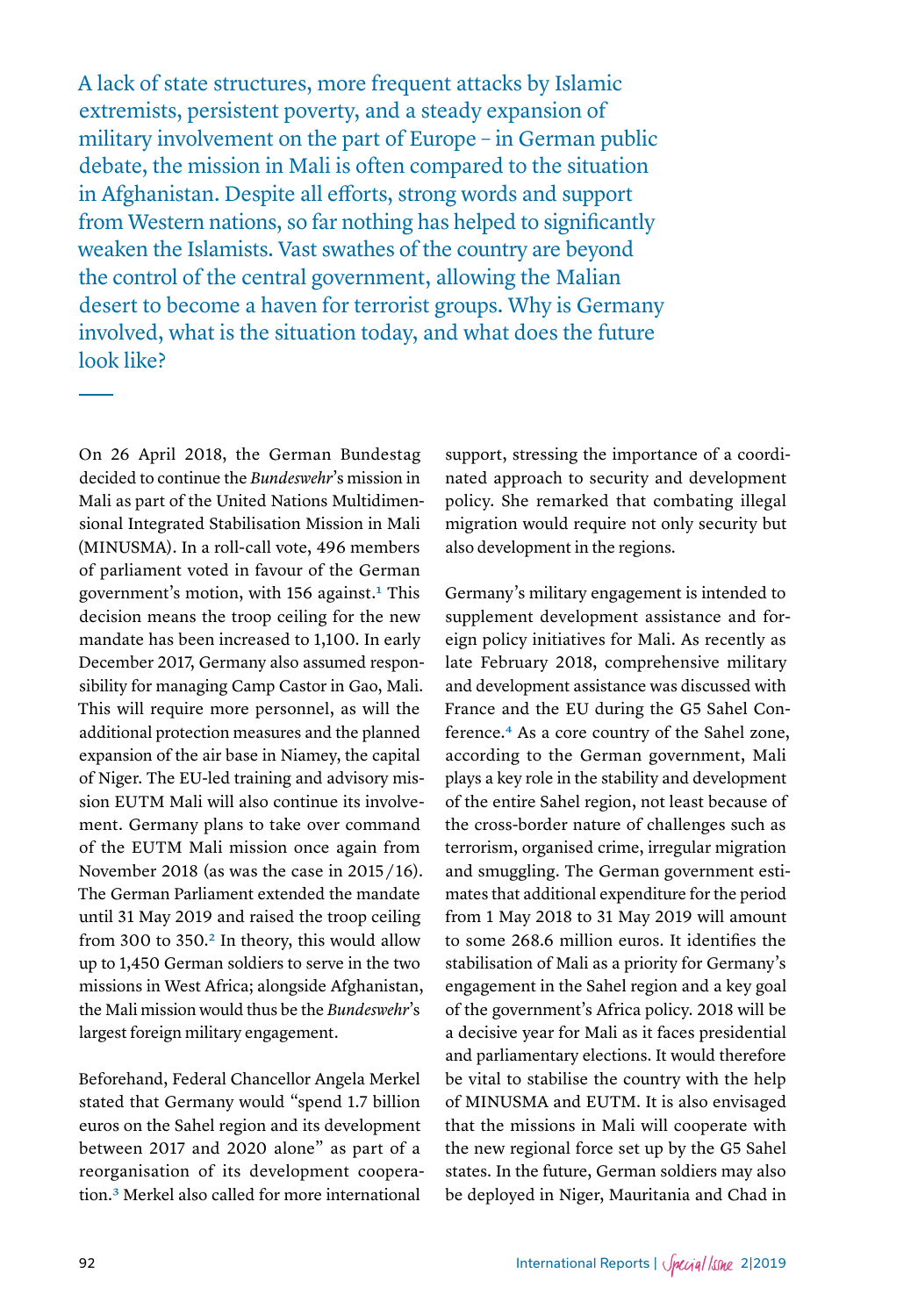

Military presence: French soldiers already engaged in battle in Mali prior to the official start of EUTM and MINUSMA. Source: © Joe Penney, Reuters.

order to offer advice and training, particularly to the new G5 Sahel Joint Force. The plan is to provide logistical assistance in developing infrastructure, support with the transportation of consumer goods, as well as help with transporting casualties within the country. Mali in West Africa is about three and a half times the size of Germany and has approximately 10,000 regular soldiers.[5](#page-9-4)

#### **The Genesis of Military Engagement in Mali**

By 2012, Mali was already in a state of severe crisis. The ongoing conflict between the Tuareg rebels in the north and the Malian government had been smouldering for decades. It reached

a new peak in the spring of 2012, a direct result of the fall of the Gaddafi regime in Libya, as Philippe Hugon, Africa expert at the IRIS political institute in Paris, observed at the time: "When the Libyan government fell apart, rocket launchers and anti-tank mines went with them. All kinds of groups had access to these weapons. They included the Tuareg, who fought for Gaddafi. Suddenly these people were left empty-handed because of course it was impossible to join the Malian or Libyan army. That's why they joined the rebellion", says Hugon.<sup>6</sup> The struggle of the so-called National Movement for the Liberation of Azawad (*Mouvement pour la Libération de l'Azawad*, MNLA), a Tuareg movement for an independent Berber state called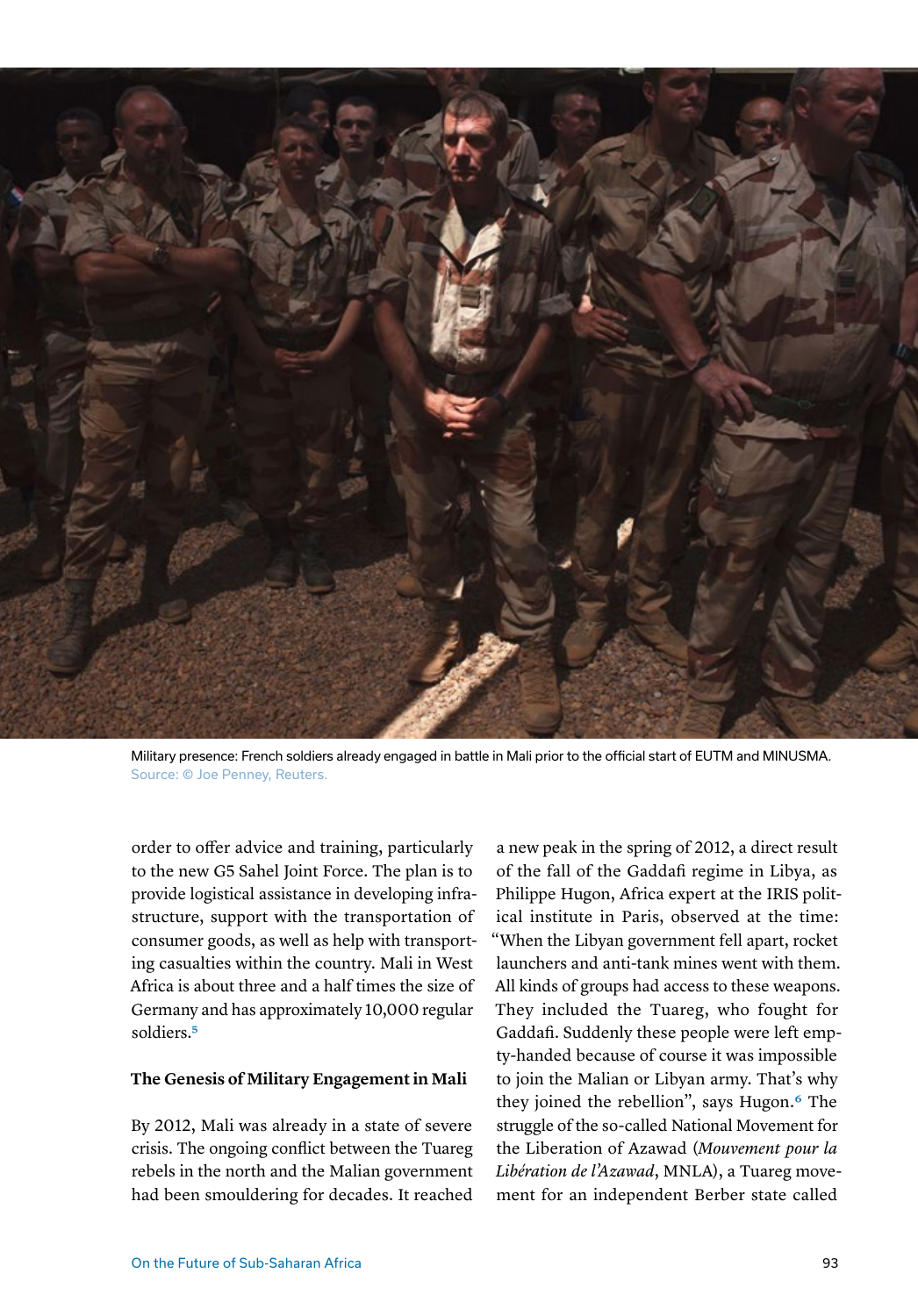Azawad, received new impetus when heavily armed Tuareg returned to Mali from Libya.

Just a few months later, in April 2012, the Tuareg overran the weak Malian government troops in the north in the space of a few weeks and declared territorial independence. The advance of the rebels was favoured by a military coup in the capital. In Bamako on 22 March, a group of officers seized power and forced President Amadou Toumani Touré to flee. The soldiers claimed to be unhappy with the government's feeble attempts to tackle the crisis in the north. As a result, Mali effectively split in two: the rebel state in the north, which was not internationally recognised, and the territory in the south of the country that was still under the control of the central government.

The UN Security Council addressed the situation in Mali in December 2012. It passed Resolution 2085, authorising the deployment of an African-led International Support Mission to Mali. However, by the beginning of January 2013 the Malian army visibly deteriorated after many months of fighting. The rebels were advancing on the strategically important city of Mopti, which provides access to the capital, Bamako. This led the president of Mali's transitional government, Dioncounda Traoré, to formally request military support from France to prevent the jihadist offensive.

On the evening of 11 January 2013, French President François Hollande announced that French troops had, that afternoon, actively engaged in the conflict in Mali. He said the objective was to support Mali's government troops in their fight against "terrorist elements". He noted that the operation would last as long as necessary. A few days later, at a press conference in Dubai, Hollande stated that French troops would not leave Mali and terminate the operation until Mali was secure and had a legitimate government and electoral process. He added that the terrorists would no longer be allowed to threaten Mali's territorial integrity. He outlined three main objectives of the operation:

- **•** Stop terrorists trying to control the country;
- **•** Ensure that Bamako is secure, along with the several thousand French nationals who live there;
- **•** Enable Mali to restore its territorial integrity, with the help of the African-led International Support Mission to Mali (AFISMA), supported by France.<sup>[7](#page-9-6)</sup>

On 20 January, French Defence Minister Jean-Yves Le Drian declared that the aim of what the French had now named *Opération Serval* was the complete end of any Islamist control over parts of the country. So France was now using military force against the Islamists. The decisive factor here was the realisation that not only were the Islamists committing large-scale murder, they also had the potential to destabilise the entire region over the long-term. Commenting on the French intervention, President Hollande said that the very existence of this "friendly state, the security of its people and that of our compatriots" was at stake. He said Mali was facing a "terrorist aggression from the north" of the country, which was notorious for its "brutality and fanaticism".[8](#page-9-7)

However, Hollande initially only wanted to help train Malian soldiers, saying the direct deployment of troops to Mali should be left to African countries. France would only intervene in the wake of an international resolution – this was the message from Paris just a few days before troops were deployed. Nevertheless, the advance of the Islamists led Hollande to change his mind. This unilateral decision initially attracted international criticism.

## **According to Merkel, terrorism in Mali is also a threat to Europe.**

In January 2013, in the course of the EU's internal discussions on how to support AFISMA, German Chancellor Merkel met with Ivory Coast President Alassane Ouattara, who at the time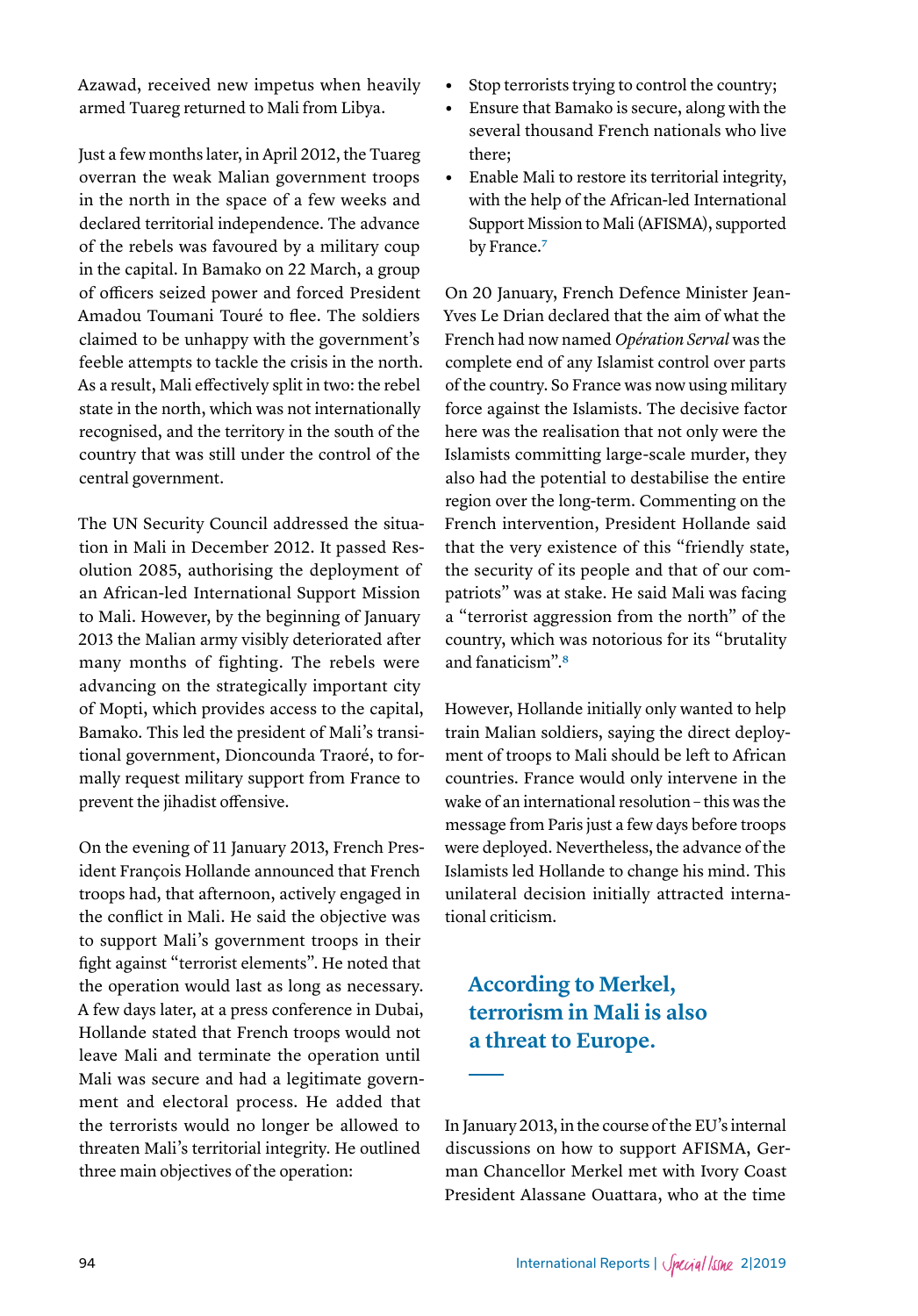was Chairman of the Economic Community of West African States (ECOWAS). She pledged initial support for the mission that was planned to involve some 3,000 troops, by supplying two German Transall transport aircraft. Following talks with François Hollande, the Chancellor also stressed "we are under a lot of time pressure", saying: "Terrorism in Mali is a threat not just for Africa, but also for Europe." She added that every country "must determine its capacity to contribute without endangering the safety of its soldiers involved in other missions["9](#page-9-8).

#### **EUTM and MINUSMA**

An extraordinary summit of EU foreign ministers was held on 17 January 2013, also attended by Mali's foreign minister Hubert Coulibaly. This officially approved the launch of EUTM Mali, the EU's military training mission in Mali. The German government agreed to provide personnel to support EUTM Mali. The objectives of EUTM Mali were defined as follows:

- **•** To provide training and advice at key Malian military locations with a particular focus on command personnel;
- **•** To advise Mali's Defence Ministry and the Malian armed forces' command staff and training institutions;
- **•** To support and encourage cooperation between the armed forces of the G5 Sahel states to increase their cross-border capabilities;
- **•** To advise personnel deployed by the G5 Sahel states at their headquarters;
- **•** To train formations deployed by the G5 Sahel states in Mali[.10](#page-9-9)

On 28 February 2013, the Bundestag for the first time approved the deployment of German troops to support AFISMA based on UN Security Council Resolution 2085 (2012). Germany directly supported AFISMA by providing air transport capabilities for conveying supplies from neighbouring countries to and within Mali and carried out air transport and air refuelling for French forces. After the UN Security Council's decision on 25 April 2013 under Resolution

2100 (2013) to establish the United Nations Multidimensional Integrated Stabilisation Mission in Mali (MINUSMA), German support for AFISMA was transferred to MINUSMA following approval by the German Bundestag on 27 June 2013.<sup>11</sup>

More than 50 nations are currently participating in the stabilisation mission in Mali with around 11,000 blue helmets, 1,500 police officers and civilian personnel[.12](#page-9-11) Germany is also providing personnel for the Forces Headquarters (FHQ) in Bamako and is operating an air transport base in Niamey, the capital of neighbouring Niger, to supplement material and personnel transport and medical care for casualties. The German contingent is supporting MINUSMA's mission, which at present includes the following aspects:

- **•** Maintaining the ceasefire;
- **•** Supporting the implementation of the peace agreement;
- **•** Protecting the civil population;
- **•** Stabilising key population centres;
- **•** Helping to restore state authority;
- **•** Supporting the political process and protecting human rights;
- **•** Helping to secure humanitarian aid;
- **•** Protecting cultural heritage and sites in cooperation with UNESCO.

In January 2016 the German Bundestag approved the extension and expansion of the mission, which involved raising the troop ceiling from 150 to 650. This expansion of Germany's contribution was partly used to relieve the Dutch forces on the ground and was primarily focused on reconnaissance capabilities.

The disagreement between Germany and France in the wake of France's unilateral action in Mali was resolved with a joint statement by Chancellor Merkel and President Hollande at the EU-Africa Summit in Brussels. They both stated their intention of working together in Africa. Hollande said that, through their friendship, the two countries make a stronger joint contribution to security policy in Europe than is the case between other states. "In addition, we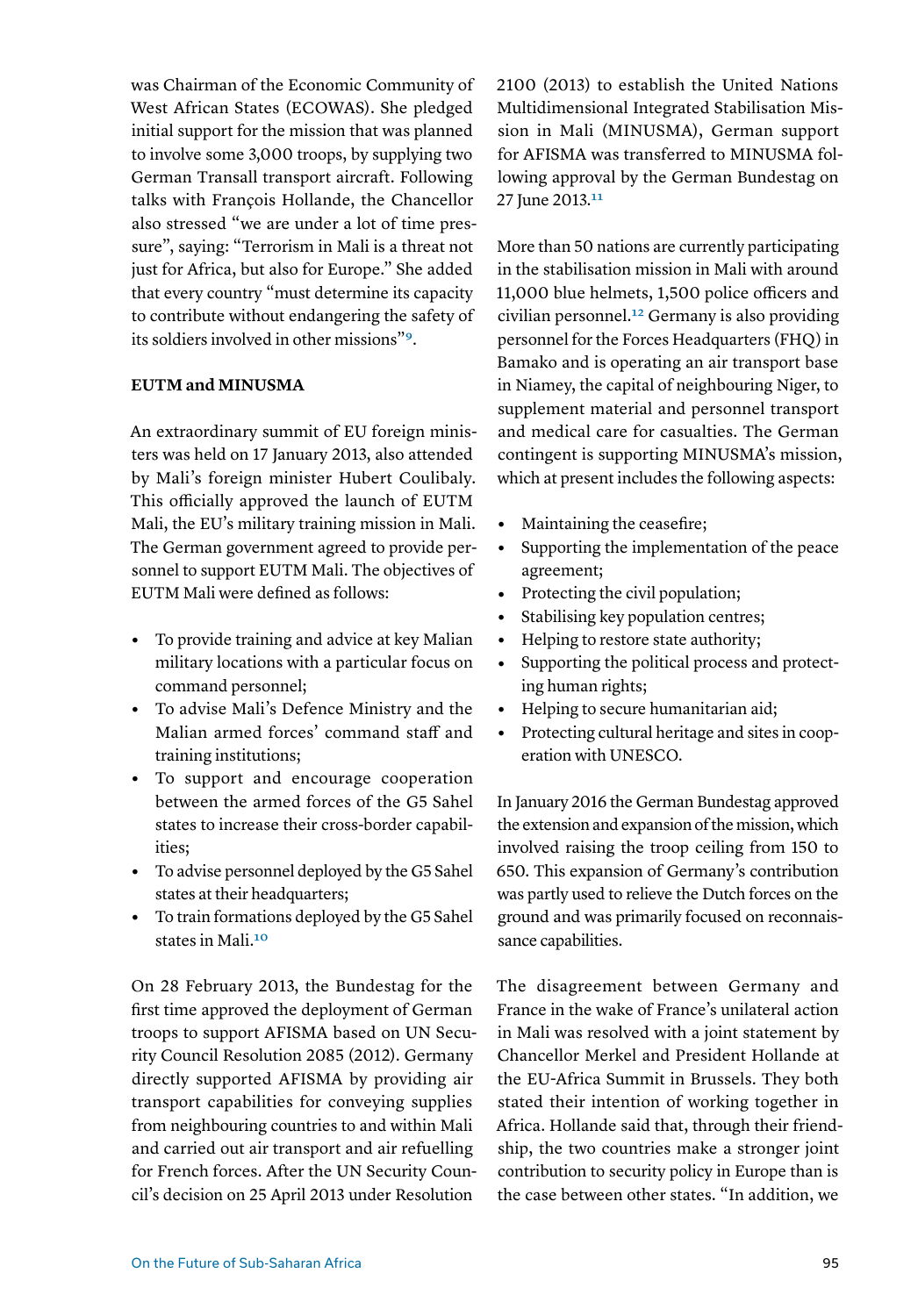

Counting votes: The persistent weakness of state structures inevitably leads to legitimation crises. Source: © Joe Penney, Reuters.

want to ensure that this friendship also extends to, and develops on, the African continent."[13](#page-9-12) The Enable and Enhance Initiative (E2I) played a major role at the summit. With this, "we want to enable Africans to build up their own security structures and then equip them with the necessary materials," explained Merkel.

#### **Military Alliances**

In addition to Mali's national armed forces, the international community is striving towards a military alliance with the G5 states' new

regional intervention force. This 5,000-strong multinational force has been created largely because of the sluggish implementation of the African Standby Forces. The aim is to bring together units from the G5 states of Niger, Burkina Faso, Mali, Mauritania and Chad under one single command. This new joint force will enable a fast military response to regional crises. The countries' five leaders established the *G5 du Sahel* (group of five) in February 2014. At the G5 summit in February 2017, it was decided to establish the G5 Sahel Joint Force under a joint high command, to be operational by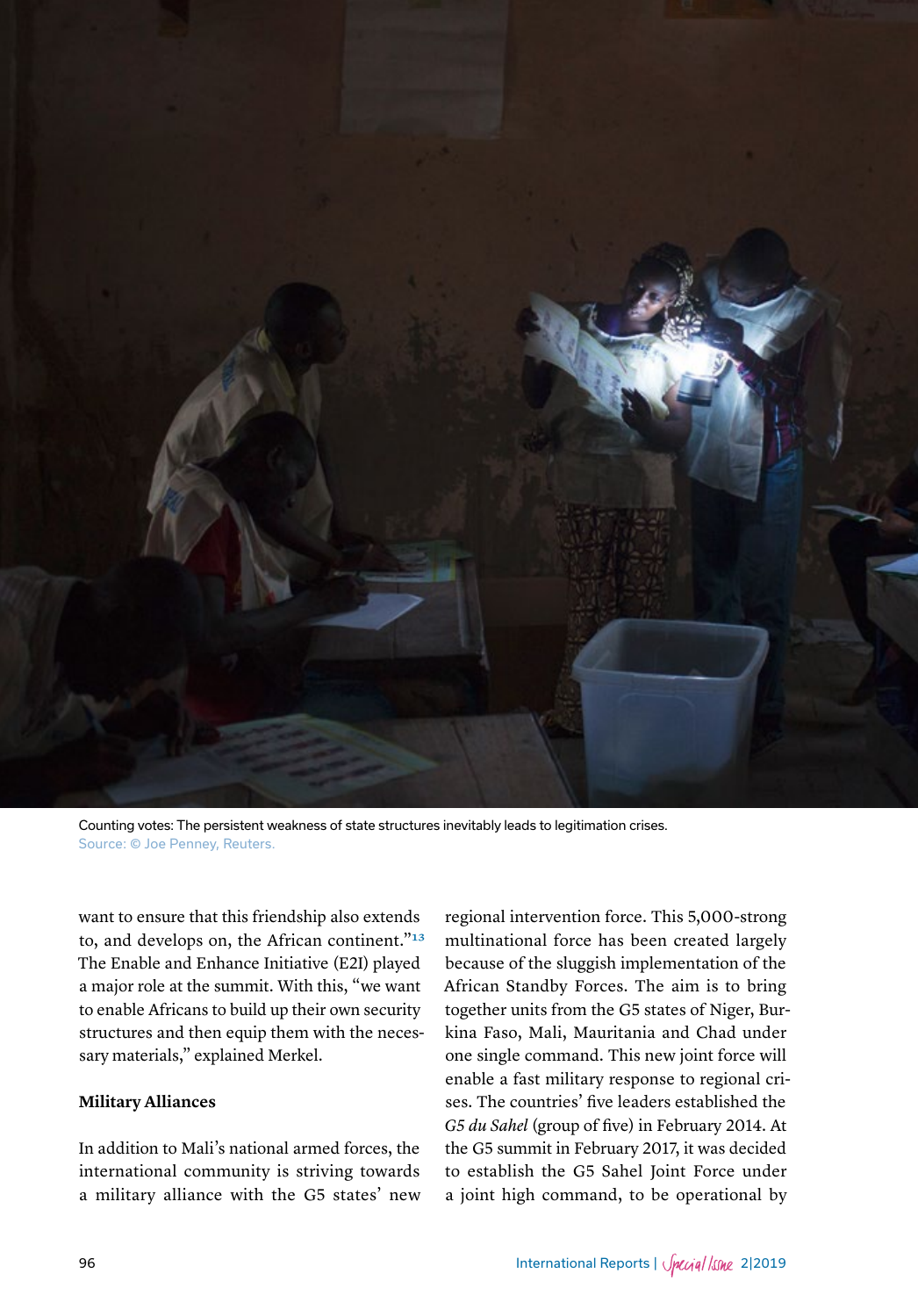

spring 2018. In April 2017, the African Union's Peace and Security Council approved the strategic deployment concept, and the UN Security Council also finally welcomed the deployment of the joint force with Resolution 2359 (2017). The soldiers and police officers from the G5 nations are spread across seven battalions. They are commanded from a joint headquarters in Mali and three regional commands (West, Central and East) focusing on the three interstate borders on the north-south lines between Mauritania and Mali, between Mali, Niger and Burkina Faso, and between Niger and Chad.

The G5 Sahel states will provide ten million US dollars each to develop the force, while the EU will contribute 50 million US dollars for infrastructure, equipment and training. France will contribute eight million US dollars, 70 vehicles and communications equipment to relieve *Opération Barkhane*. The total estimated cost of the G5 Sahel Joint Force is 432 million US dollars. Germany is supporting the establishment of the regional command in Niamey in Niger as part of the infrastructure measures. The German government is providing equipment for the G5 Defence Academy in Mauritania and is financing the establishment of a regional training network in the area of biosafety with funds from the upgrading initiative.[14](#page-9-13)

#### **The Political and Economic Situation in Mali**

Ever since Mali was founded, the central government has never had full control of the north of the country. The lack of state structures and hence the guarantee that the central government is able to assert itself, is not a problem caused by the 2012 rebellion, but has instead existed for decades. As a result, in large swathes of the country the government is incapable of safeguarding security or meeting the basic needs of its people in terms of legal certainty, education, health and infrastructure. This encourages the formation of armed groups of all kinds, whether that be religiously motivated terrorism or for criminal reasons.

**The immense military efforts and expenditure on the part of the international community have so far failed to bring any sustained improvement to the security situation in Mali.**

The lack of state structures is also particularly noticeable with regard to the future prospects of Mali's fast-growing population. High unemployment, rising food prices, an inadequate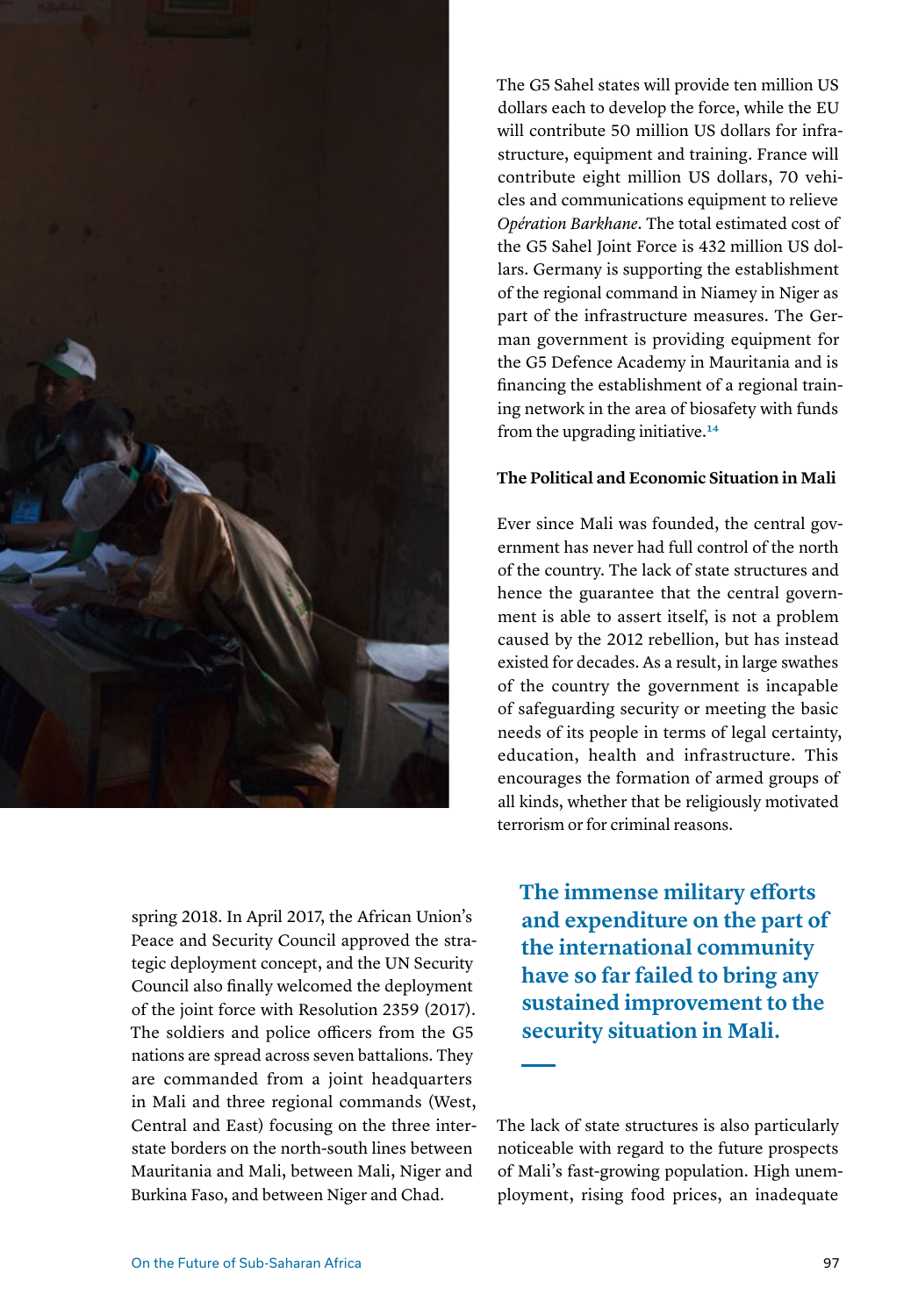education system – this is clearly an ideal breeding ground for economic, political and religiously motivated conflicts, with corresponding implications for the security situation. The massive military efforts and expenditure on the part of the international community have so far failed to bring any sustained improvement to the security situation in Mali. Although the country elected a new president, Ibrahim B. Keita, following the international military intervention in 2013, the north of the country remained unstable. Islamists continued to attack, while the Tuareg minority was subjected to retaliatory action. At the end of 2013, the Tuareg ended the ceasefire with Mali's central government. After the rebels had recaptured many cities on the borders with Algeria and Niger at the end of May 2014, a new peace agreement was negotiated in March 2015; not all parties involved signed it, however. Extremist groups in the north are still committing violent acts today. The situation remains tense and has deteriorated in some areas over recent years, which is a key reason why the international community has extended and expanded its military engagement.

Mali's internal economic and political problems should not be underestimated as contributing factors to the security crisis. Mali is one of the world's poorest countries. Agriculture is effectively its only economic sector, despite the fact that only a small part of the land can be cultivated. According to a government study published at the end of 2017, 4.1 million Malians will be affected by food insecurity by mid-2018. Around 800,000 people, mainly in northern and central Mali, are in need of humanitarian aid.[15](#page-9-14) Focusing the international debate on the security sector, that is to say the threat posed by terrorism and rebel groups from the north, has pushed the domestic, home-grown dimensions of the situation in Mali into the background, as Africa expert Denis Tull of the Stiftung Wissenschaft und Politik (SWP) notes in his analysis[.16](#page-9-15) He sees the "logic of the evacuation of endogenous political factors" as an attempt by the Malian government to ignore social and political factors in the Mali crisis and in this way negate its own responsibilities.

**Few states in the Sahel region are able to retain a monopoly on the use of force in their own territory.**

Indeed, the generally widespread weakness of state structures is not a new phenomenon in Mali, but it is one that persists today. Like its neighbours in the Sahel region, few state structures are able to assert a monopoly on the use of force in their own territory. This means their sphere of influence becomes limited to a few provinces, and often only to the regions in the immediate vicinity of the capital and seat of government. This inevitably creates a problem of legitimacy among the population. When state institutions are unable to guarantee a minimum level of security and social services, it leaves a gap for other actors to fill. In March 2015, Annette Weber and Guido Steinberg of the SWP produced a study of jihadism in Africa, which shed light on this vicious circle of eroding structures and the rise of terrorist groups.[17](#page-9-16) According to this, the people of Mali lack confidence in state bodies, and indeed often perceive them as a threat. Moreover, Mali's peripheral populations are often closer to their neighbours on the other side of the border than to their own governments – an explosive long-term consequence of arbitrarily drawn state borders during the colonial era.

### **Conclusion**

Europe's security is increasingly threatened by the consequences of developments in Africa. Particularly since the beginning of the refugee crisis in mid-2015, this long neglected fact has finally reached those who make decisions on security policy in Germany, too. The effects of civil wars and other conflicts, corruption, mismanagement and overpopulation are primarily mass refugee movements towards Europe (with Germany a favoured destination), but also the growth of Islamist terrorism, which finds fertile ground for recruiting new members in the dissatisfaction of the masses. Ungoverned regions provide havens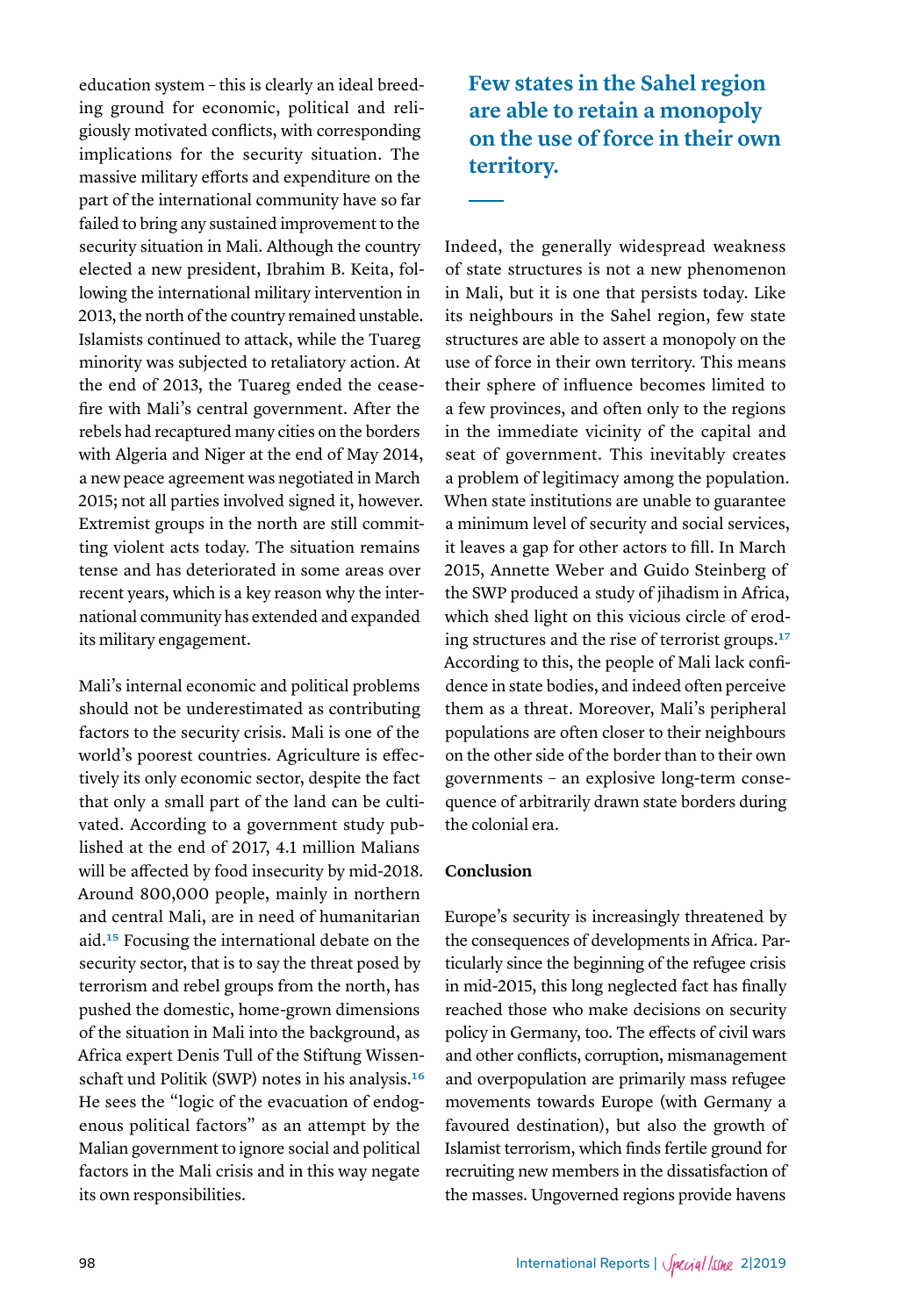for terrorism and organised crime. In turn, terrorism and crime are having a detrimental effect on the majority of the population's living standards, such that people are increasingly seeking a brighter future outside their own country. This downward spiral of war and economic decline has been evident in Mali since 2012. Even then it was clear that it is in Germany's interests to make an active contribution to the ceasefire and to restoring stability in Mali. Not only are German interests affected when it comes to avoiding mass illegal migration, which would overwhelm Germany's overall capacity and willingness to accept foreigners; it is also a matter of drying up breeding grounds for international terrorism, securing trade routes and helping to make West Africa a region where people have a chance of living in dignity. The protection of Mali's natural resources and people's livelihoods is therefore also in the vital self-interests of Germany and Europe.

The weakness of state institutions in Mali is primarily due to the ruling elite's lack of political will as regards taking effective steps to introduce reforms over the past decades, which would have legitimised political power and encouraged stronger economic development. This also – and particularly – applies to the security sector. Policymakers may call for a sustainable security architecture, but at the same time, they are extremely cautious when it comes to actually satisfying this demand by providing the adequate resources and skills.

## **By focusing on security, other urgent topics such as employment and education will fall by the wayside.**

Faced with the bleak situation in 2012 – to quote Denis Tull once again – the international community has, since then, rightly responded with a range of political, military and developmentrelated assistance.[18](#page-9-17) However, in view of the government's lack of initiative, it is time to set new standards for external aid. We must ensure

that the status of being an international security risk is not used to outsource urgently needed reform projects to foreign actors – in this case the French and German military – so as to avoid having to do something themselves. There is also a danger that, by focusing the discussion on security, other equally urgent topics such as health care, education and employment will fall by the wayside.

The causes of the ongoing crisis in Mali lie not primarily in the security sector, but rather in the lack of rule-of-law structures, inadequate infrastructure and high unemployment. Even the most ambitious military support mission can do little to tackle these persistent problems in the long term – a lesson that should have been learned from the disappointing results of the Afghanistan mission. Therefore, civilian and military instruments available for peacekeeping and development cooperation should be used in a systematic, coordinated way, including by Germany. This requires a well thought-out strategy that is adequately based on one's own political and economic interests. In light of the above-mentioned threat that African wars and conflicts pose for Europe, it is obvious that Germany's own interests are largely congruent with those of African nations. Political and financial engagement in Mali of course requires the willingness to enter into long-term commitments too, and if necessary in the face of public opposition at home. The situation in Mali and neighbouring countries will not change drastically in just a few years – neither in the security sector nor any other sector.

Another aspect to consider is the evaluation of the existing military engagement. To date, there have been a lack of opportunities to determine exactly who the Malian armed forces nominate in order to benefit from German military training assistance (such as EUTM). Moreover, at the end of their training, the participants are not followed up, and no checks are made to see whether the training was successful. The question of whether the quality of Mali's army has actually improved owing to the international training remains largely unanswered. And last